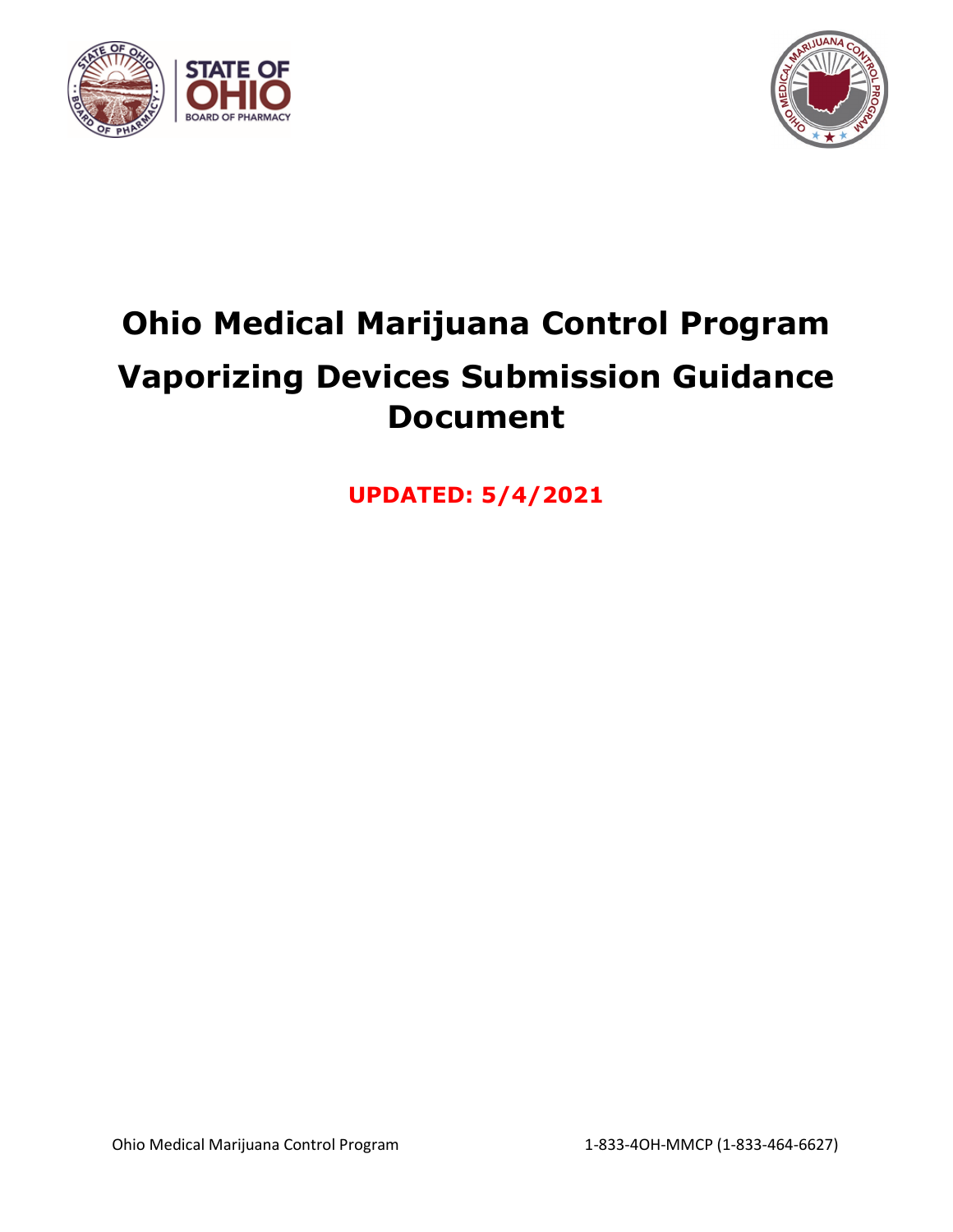



# **Ohio Medical Marijuana Control Program<br>Vaporizing Devices Submission Guidance Document**

## **Table of Contents**

| $\mathbf{L}$ |    |  |  |
|--------------|----|--|--|
|              | А. |  |  |
|              | В. |  |  |
|              |    |  |  |
| II.          |    |  |  |
|              |    |  |  |
|              |    |  |  |
|              |    |  |  |
|              |    |  |  |
|              |    |  |  |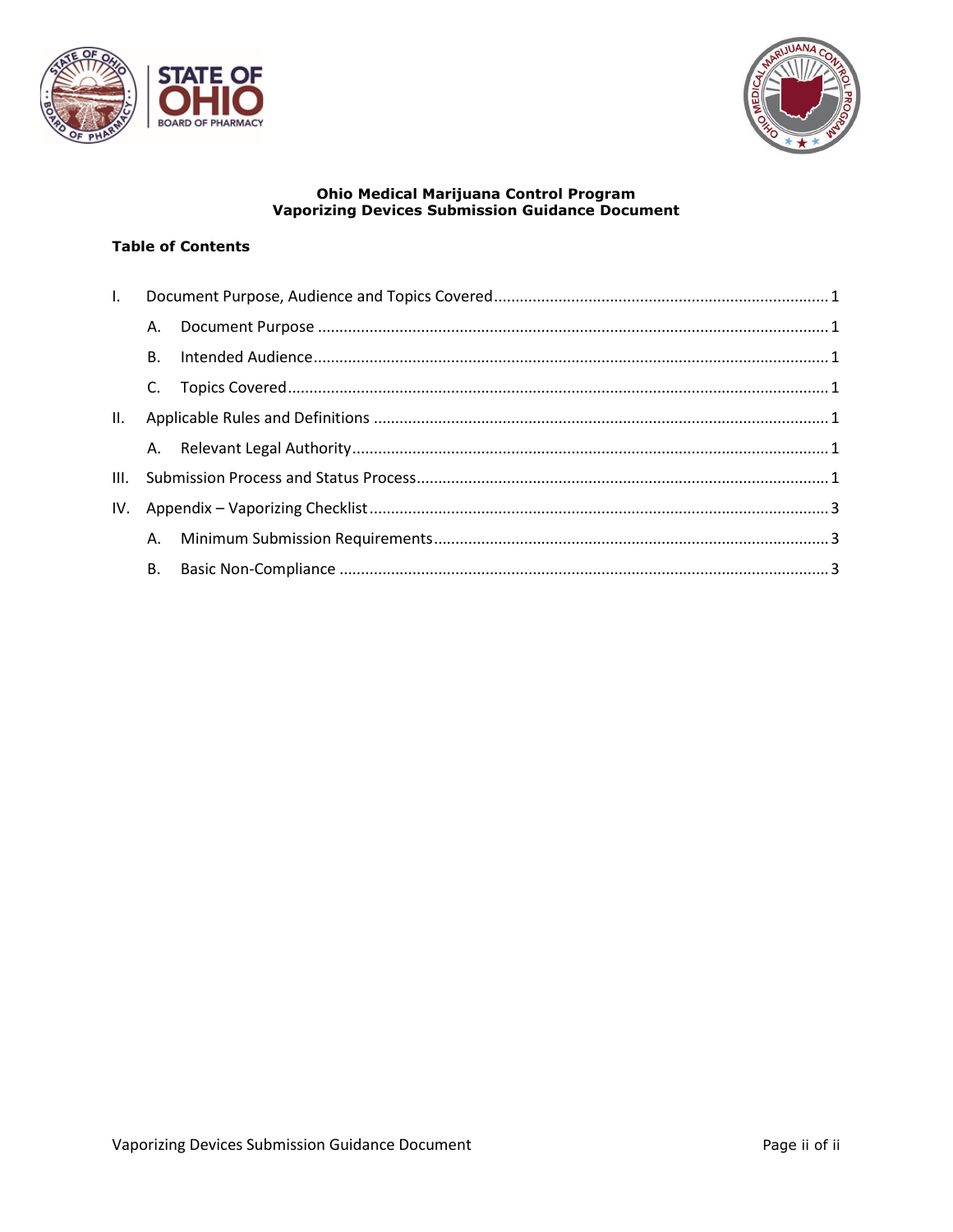



# <span id="page-2-1"></span><span id="page-2-0"></span>**I. Document Purpose, Audience and Topics Covered**

#### A. Document Purpose

This reference document is designed to provide a step by step guide for the medical marijuana industry to submit vaporizing devices to be reviewed by the MMCP to ensure the devices are in accordance with the relevant legal authority.

## B. Intended Audience

<span id="page-2-2"></span>The intended audience for this document includes individuals employed by or acting on behalf of dispensaries, processors, and cultivators. The Board will only review device submissions from an MMCP licensed dispensary, processor, or cultivator. If a hardware manufacturer or distributor is seeking to directly submit their device for review, the submission must specifically identify the dispensary, processor, or cultivator who is intending to sell the device within the MMCP.

#### C. Topics Covered

<span id="page-2-3"></span>The topics covered in this guidance document include:

- Submission and Status Process
- Minimum Submission Requirements
- Basic Non-Compliance Issues

# <span id="page-2-4"></span>**II. Applicable Rules and Definitions**

#### A. Relevant Legal Authority

<span id="page-2-5"></span>For further information refer to the links below:

- [Chapter 3796 of the Ohio Revised Code](http://codes.ohio.gov/orc/3796)
- Ohio Administrative Code Rule [3796:8-2-01](http://codes.ohio.gov/oac/3796:8-2-01) Authorized medical marijuana forms and methods of administration.

#### <span id="page-2-6"></span>**III. Submission Process and Status Process**

- Send email to [MMCP-ProductID@Pharmacy.ohio.gov](mailto:MMCP-ProductID@Pharmacy.ohio.gov) with the Subject titled, "Vaporizing Device Review Request" with all of the required information for review (Appendix 1, A).
- After vaporizing device materials are submitted, the Board will review and decide as to whether the submission is compliant, non-compliant or more information is needed.
- After the determination has been made, a response including the approval status will be sent to the email containing the materials related to the vaporizing device.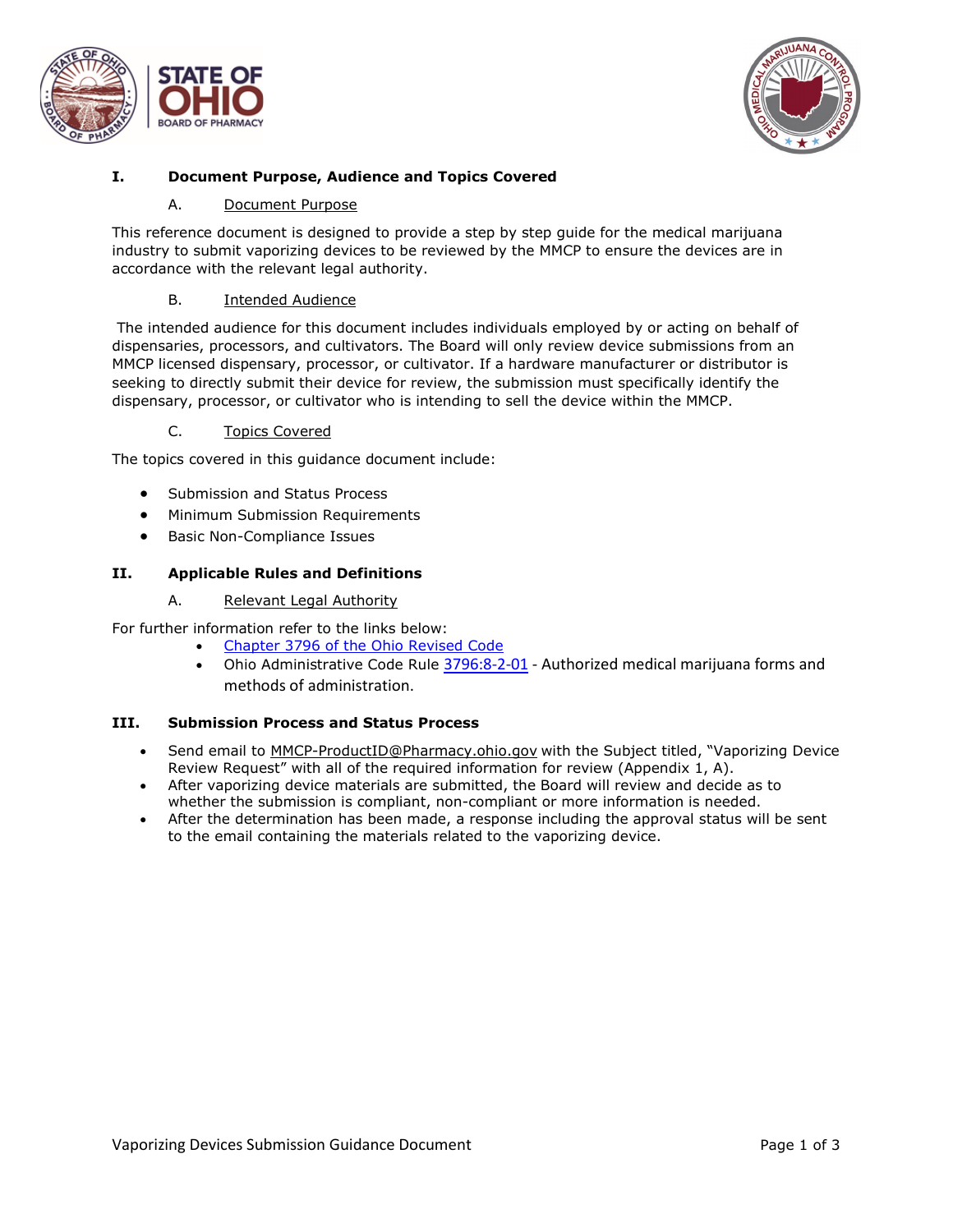